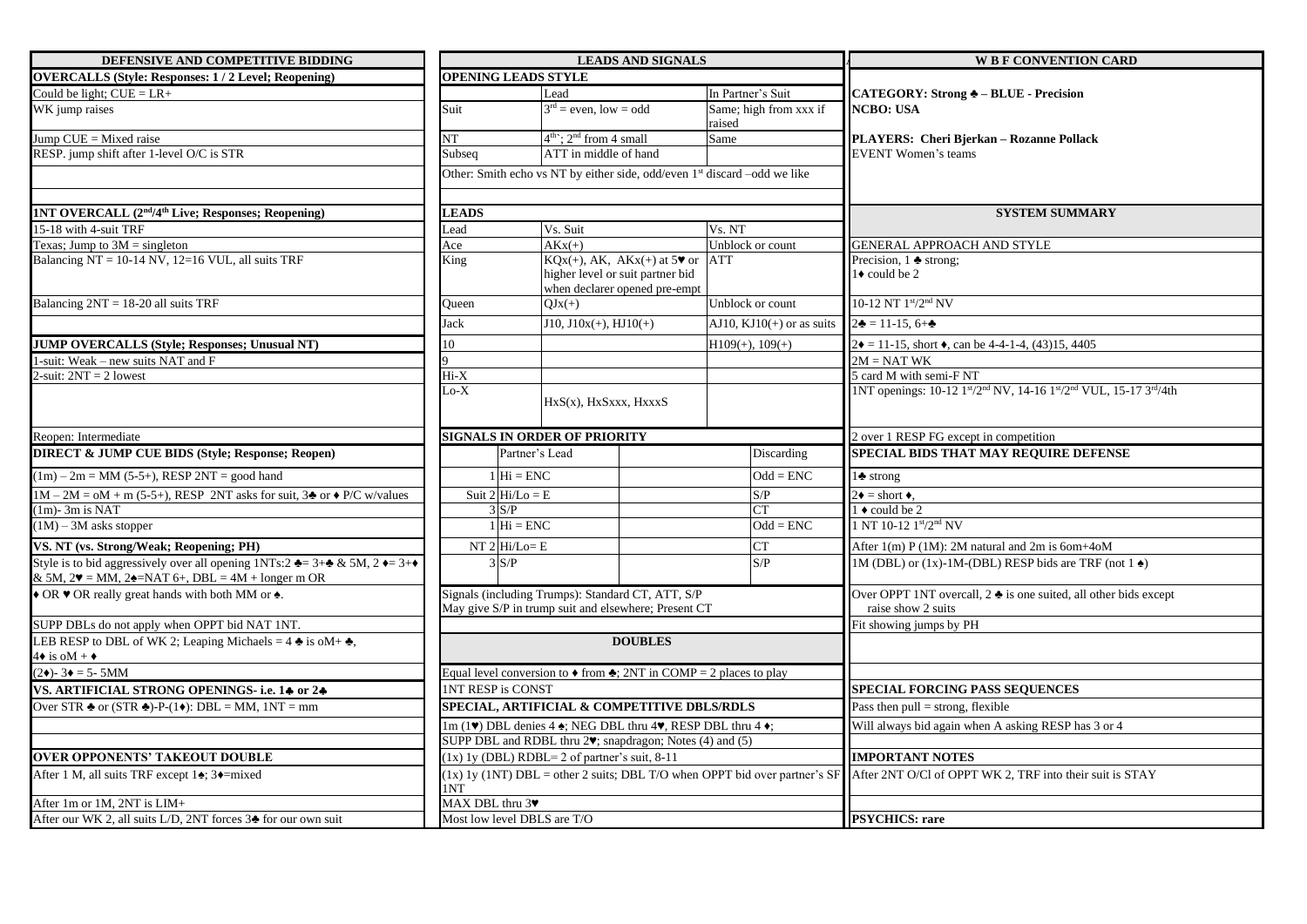|                                  |                |                |            | <b>DESCRIPTION</b>          | <b>RESPONSES</b>                                                                                                                            | <b>SUBSEQUENT ACTION</b>                                                                                                                                     | <b>COMPETITIVE &amp; PASSED HAND</b><br><b>BIDDING</b> |
|----------------------------------|----------------|----------------|------------|-----------------------------|---------------------------------------------------------------------------------------------------------------------------------------------|--------------------------------------------------------------------------------------------------------------------------------------------------------------|--------------------------------------------------------|
| 14                               | Yes            | $\overline{0}$ | Yes        | $16+$                       | $1\bullet$ = 0-8;1M = 8+ HCP, 5+;1NT = 8-13 BAL; 2m=5+ GF                                                                                   | After $1 \div -1 \div$ , 1M is F1 and could be canape                                                                                                        |                                                        |
|                                  |                |                |            |                             | 2M=4-7 HCP 6-card; 2NT= 14+ BAL;                                                                                                            | After 14-1, 2NT is 22-24                                                                                                                                     |                                                        |
|                                  |                |                |            |                             | $3 = 4441$ , B singleton 8-12 HCP                                                                                                           | 2♥ relay to 2▲ (Kokish)                                                                                                                                      |                                                        |
|                                  |                |                |            |                             | $3 \triangle = 4441$ , R singleton 8-12 HCP                                                                                                 |                                                                                                                                                              |                                                        |
|                                  |                |                |            |                             | $3\blacktriangleright/\blacktriangle$ 4 $\blacktriangle/\blacktriangleright$ = singleton in suit above, 4+ CTRL<br>$3NT = SOL$ ; $4NT = BW$ |                                                                                                                                                              |                                                        |
|                                  |                |                |            |                             | $4 \vee 5 \clubsuit / \diamond 5 \clubsuit$ broken 8-card suit                                                                              |                                                                                                                                                              |                                                        |
| $1\bullet$                       | Yes            | 2              | $4\bullet$ | $11 - 15$                   | 2• inverted; $3\clubsuit = 5 + \clubsuit$ , $4+\bullet$ , WK                                                                                | 2-way CB after 1M then 1NT                                                                                                                                   |                                                        |
| $1 \vee$                         |                | 5              | $4\bullet$ | $11 - 15$                   | 1NT semi-F, $2\blacktriangledown = 3$ , $2NT = GF$ , $4\blacktriangledown$ is anything                                                      | 2-way CB after $1 \blacktriangleright -1 \blacktriangle$                                                                                                     | Drury                                                  |
|                                  |                |                |            | Could be 4 in 3rd           | $3 \div 10 - 12$ , $3 \div 7 - 9$ , $3 \times 10 - 6$ , all with 4 trumps                                                                   |                                                                                                                                                              | Jumps in new suits fit showing                         |
| $1 \spadesuit$                   |                | 5              | $4\bullet$ | SEE $1\blacktriangledown$   | SEE $1\blacktriangledown$ ;                                                                                                                 | $1 \triangle -4 \triangleright =$ SPL, 2 $\triangle$ could be 2 after 1NT                                                                                    | SEE $1\blacktriangledown$                              |
|                                  |                |                |            |                             | $1 \triangle -3 \vee = INV$                                                                                                                 | Note $(3)$                                                                                                                                                   |                                                        |
| <b>INT</b>                       |                |                |            | 10-12 NV 1st/2nd            | 24 NF STAY; 24 GF STAY; 2M to play; 2NT INV                                                                                                 | If OPPT DBL: pass forces RDBL, direct bids                                                                                                                   |                                                        |
|                                  |                |                |            |                             | with any 6-card suit; 3 level to play                                                                                                       | TRF; these bids reversed if 4 <sup>th</sup> seat DBL                                                                                                         |                                                        |
|                                  |                |                |            |                             |                                                                                                                                             |                                                                                                                                                              |                                                        |
| 1NT                              |                |                |            | 14-16 VUL 1st/2nd;          | STAY, 4 suit TRF, m Suit STAY, Texas, Smolen;                                                                                               | After OPPT bid -- See Supplemental Note [6]                                                                                                                  |                                                        |
|                                  |                |                |            | 15-17 $3rd/4th$             | 34 INV both mm; 34 GF with both mm                                                                                                          |                                                                                                                                                              |                                                        |
|                                  |                |                |            |                             | 3 M is singleton in suit bid with 3 oM                                                                                                      |                                                                                                                                                              |                                                        |
| 24                               | N <sub>o</sub> | 6              | $4\bullet$ | $11 - 15$                   | 2 $\blacklozenge$ ART ask; 2M NAT F1; 2NT asks for 3+M, 3 $\blacklozenge$ to                                                                | If OPPT DBL 2NT NF, RDBL STR, 3 new                                                                                                                          | Fit jumps                                              |
|                                  |                |                |            |                             | play                                                                                                                                        | $suit = fit$                                                                                                                                                 |                                                        |
|                                  |                |                |            |                             | 3 new suit is F 6M, 4M to play, Note [1]                                                                                                    |                                                                                                                                                              |                                                        |
| $2\bullet$                       | Yes            | $\theta$       |            | $11 - 15$                   | 2♥ (opener bids with only 3), $2 \triangle 3 = \text{to play}$                                                                              |                                                                                                                                                              |                                                        |
|                                  |                |                |            |                             | 3+ NAT INV, 2NT asks, [Note 2]                                                                                                              | After 2NT: 34 shows bad hand (then 34 re-                                                                                                                    |                                                        |
|                                  |                |                |            |                             |                                                                                                                                             | asks), $3\bullet = 3415$ , $3\bullet = 4315$ , $3\bullet = 4414$ , $3NT =$                                                                                   |                                                        |
|                                  |                |                |            |                             |                                                                                                                                             | singleton $\bullet$ H                                                                                                                                        |                                                        |
| $2\bullet$                       | N <sub>o</sub> | 6              |            | WK, 5-10, very seldom 5     | New suit F, 2NT asks about hand, 44 is KCB                                                                                                  | After 2NT, 34 bad; 3♦ normal, 3♥ like, 3♦<br>great                                                                                                           |                                                        |
| $2 \spadesuit$                   | <b>No</b>      | 6              |            | SEE 2 $\triangledown$       |                                                                                                                                             |                                                                                                                                                              |                                                        |
|                                  |                |                |            |                             |                                                                                                                                             |                                                                                                                                                              |                                                        |
| 2NT                              |                |                |            | 20-21 BAL, (19, 1st/2nd NV) | STAY, Jacoby, Texas, m Suit STAY, Smolen                                                                                                    | Texas followed by new suit $=$ exclusion KCB                                                                                                                 |                                                        |
|                                  |                |                |            |                             |                                                                                                                                             |                                                                                                                                                              |                                                        |
| 34                               |                |                |            | PRE                         | New suit F, $4\blacklozenge$ is KCB (baby)                                                                                                  |                                                                                                                                                              |                                                        |
| $3\bullet$                       |                |                |            | PRE                         | New suit F, $4 \triangleq$ is KCB (baby)                                                                                                    |                                                                                                                                                              |                                                        |
| $3\vee$                          |                |                |            | PRE                         | SEE 3 $\triangleleft$                                                                                                                       |                                                                                                                                                              |                                                        |
| 3 <sub>•</sub>                   |                |                |            | PRE                         | SEE $3\bullet$                                                                                                                              |                                                                                                                                                              |                                                        |
| 3NT                              |                |                |            | $27 - 28$                   | STAY, Jacoby, m suit STAY                                                                                                                   |                                                                                                                                                              |                                                        |
| $\frac{4\clubsuit}{4\spadesuit}$ |                |                |            |                             |                                                                                                                                             |                                                                                                                                                              |                                                        |
|                                  |                |                |            |                             |                                                                                                                                             |                                                                                                                                                              |                                                        |
| 4                                |                |                |            |                             |                                                                                                                                             |                                                                                                                                                              |                                                        |
| $4 \spadesuit$                   |                |                |            |                             |                                                                                                                                             |                                                                                                                                                              |                                                        |
| 4NT                              |                |                |            | Asks specific Aces          |                                                                                                                                             |                                                                                                                                                              |                                                        |
| $5 -$                            |                |                |            |                             |                                                                                                                                             | <b>HIGH LEVEL BIDDING</b>                                                                                                                                    |                                                        |
| $5*$                             |                |                |            |                             |                                                                                                                                             | RKB, K asks for specific Ks                                                                                                                                  |                                                        |
| $5*$                             |                |                |            |                             | Asks partner to bid 6 with A or K, 7 with both                                                                                              | DOPI thru $5\blacktriangleright$ ; DEPO $5\blacktriangleleft$ and higher<br>CUE style is 1 <sup>st</sup> and 2 <sup>nd</sup> round CTRL are treated as equal |                                                        |
| 5A                               |                |                |            |                             | Same as $5\blacktriangledown$                                                                                                               | 4m is often KCB when m has been raised earlier; also when 2m RESP first bid and                                                                              |                                                        |
|                                  |                |                |            |                             |                                                                                                                                             | next turn bids 4m                                                                                                                                            |                                                        |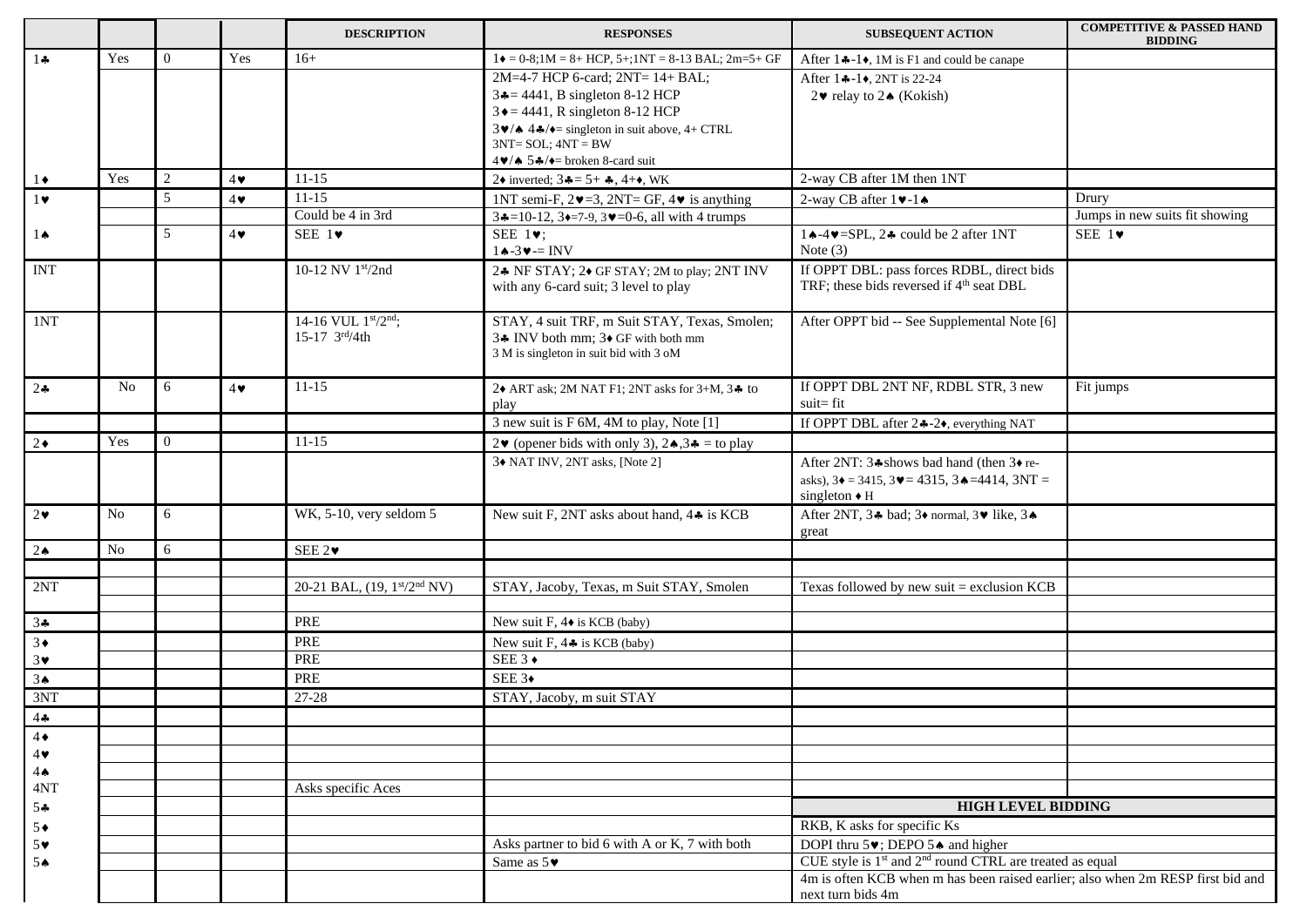```
[1] Responses to 2<sup>₺</sup>
         2♦ asks for 4-card M and size
                   2\bullet = 4-card M
                             2\spadesuit = INV ask
                                      2NT = 4 MIN
                                       3♣ = 4♠ MIN
                                       3\bullet = 4\bullet MAX
                                       3\bullet = 4\bullet \text{MAX}2NT = FG ask
                                      3* = 4* MIN
                                      3\bullet = 4\bullet MIN
                                      3\bullet = 4\bullet \text{ MAX}3\spadesuit = 4\spadesuit MAX
                   2\spadesuit = No M, MAX, S/S somewhere
                   2NT = MAX, BAL3* = MIN3\bullet = MAXw/4\bullet3M = 5M3NT = SOL2 M 5+, F1
         2NT NAT F1, Opener accepts by bidding 3-card M
         3♣ to play
         3♦,3♥,3♠ FG 6-card
         NEG DBL
[2] Responses to 2♦
         2♥ to play (opener must bid 2♠ with only 3♥) 
         2♠ to play
         2NT asks
                   3.4 shows bad hand (then 3 \blacklozenge re-asks),
                   3 \bullet = 34153 \vee = 43153 \triangle = 44143NT = singleton \blacklozenge H
         3. to play
         3 INV NAT
         3M F, may be 4
```
[3] Bart:  $2 \bullet$  after opener's  $2 \bullet$  rebid is any of the following:  $5 \bullet$ , good raise to  $2 \bullet$  with  $2$ ;  $\bullet$  INV, 2NT bid with 44, good  $\clubsuit$  raise.

[4] DBL of SPL at favorable suggests save; other vulnerability = L/D highest ranking suit